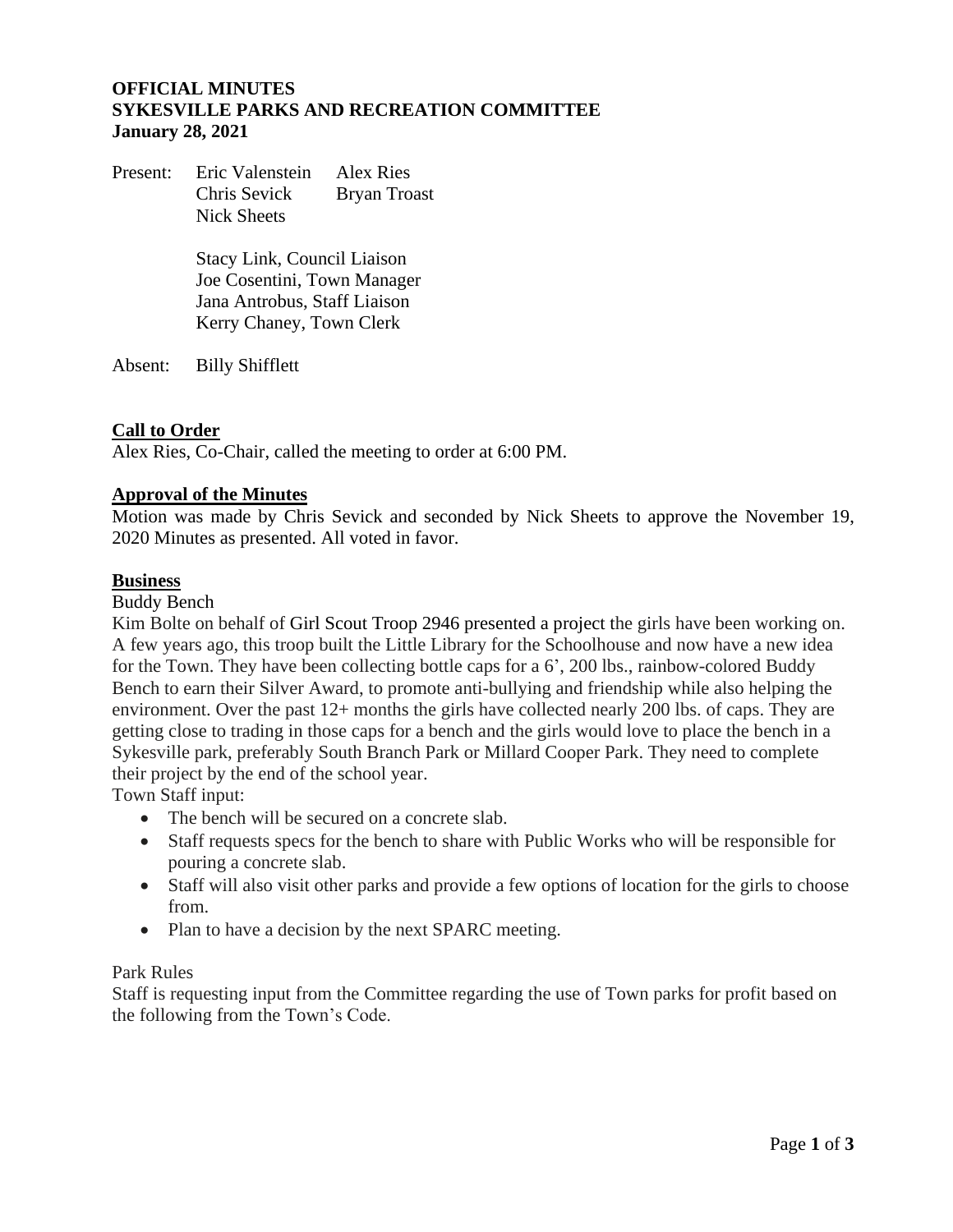#### **OFFICIAL MINUTES SYKESVILLE PARKS AND RECREATION COMMITTEE January 28, 2021**

# Town Code Chapter 11 §111.5 G.

For-profit activity in Town parks shall be prohibited, except: when a reservation permit is obtained from the Town, or for uses in connection with a Town-sponsored event. All other appropriate licenses, pursuant to the Town Code or other applicable law, must be obtained in conjunction with any uses falling within the foregoing exceptions to such prohibition.

The question arose from a request to use a park to conduct paid yoga classes. Currently, the Town does not have a permit for such use and in the past has discouraged uses in the parks for profit. A recent review of the code prompts staff to evaluate and determine if the code needs updating or to create a permit. The Committee unanimously agreed to allow the "For-profit activity in Town parks". Staff will create the permit and present to the committee for input.

2021 Event Calendar (Approved) Easter Egg Hunt at Millard Cooper Park o April 2 at 10:00am

Park Cleanup

o April 24 - Rain Date May 1

Farmer's Market (2nd Sunday May through October)

o The Committee agreed instead of SPARC members attending the Farmers Market they would create marketing material to be displayed at the DSC tent. Eric Valenstein noted he has volunteers to create material. Chris Sevick will create signup sheets for each movie and cleanup events. Nick Sheets and Eric Valenstein volunteered to setup and take down displays. Schedule to be determined.

Marketing Material to include but not limited to:

- o Posters of movies and concerts
- o Spring and Fall Park Cleanup Events
- o Community Service Hours signup sheet
- o Volunteer signup Sheet

#### Movie (15 minutes after sundown)

- $\circ$  June 12 Lorax Environmental Activity
- o July 10 Princess Frog Piney Run Presentation
- o August 14 Toy Story 4 Forky Craft
- o September 11 Karate Kid karate Demonstration
- o October 9 Nightmare Before Christmas Costume Contest

Eric Valenstein will manage the activities.

Music Festival 12pm to7pm

- o October 2
- o Rain Date October 16